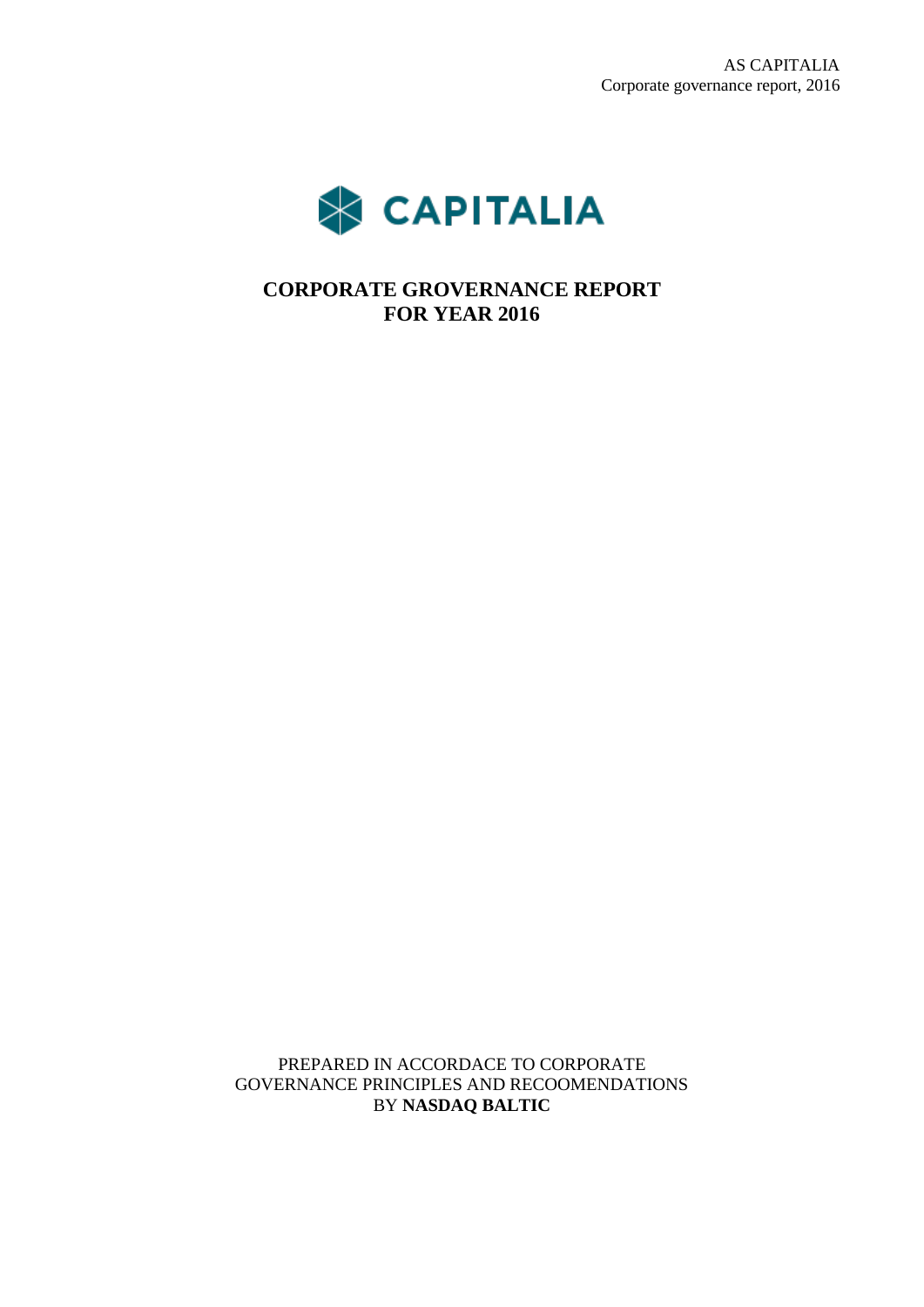# **Introduction**

Joint Stock company's "CAPITALIA" Corporate Governance Report of the year 2016 (hereinafter – the Report) is prepared on the basis of NASDAQ Baltic "Corporate governance principles and recommendation on their implementation" issued in 2010. The Report has been prepared by board of AS "CAPITALIA" and reviewed by council.

This Report is made available on AS "CAPITALIA" investors' corporate webpage in Latvian and English [\(www.capitaliafinance.com\)](http://www.capitaliafinance.com/), as well as in webpage of NASDAQ Baltic [\(www.nasdaqomxbaltic.com\)](http://www.nasdaqomxbaltic.com/).

AS "CAPITALIA" has implemented and follows most of the principles set in the corporate governance guidelines. The aim of implementing these corporate governance principles is not only to improve transparancy of the operations of AS "CAPITALIA" but also to facilitate quality of the publicly distributed information about the company that in turn would facilitate interest of local and foreign investors to invest in AS "CAPITALIA" bonds.

Rīgā, April 25, 2017

Chairman of the board Juris Grišins

\_\_\_\_\_\_\_\_\_\_\_\_\_\_\_\_\_\_\_\_\_\_\_\_\_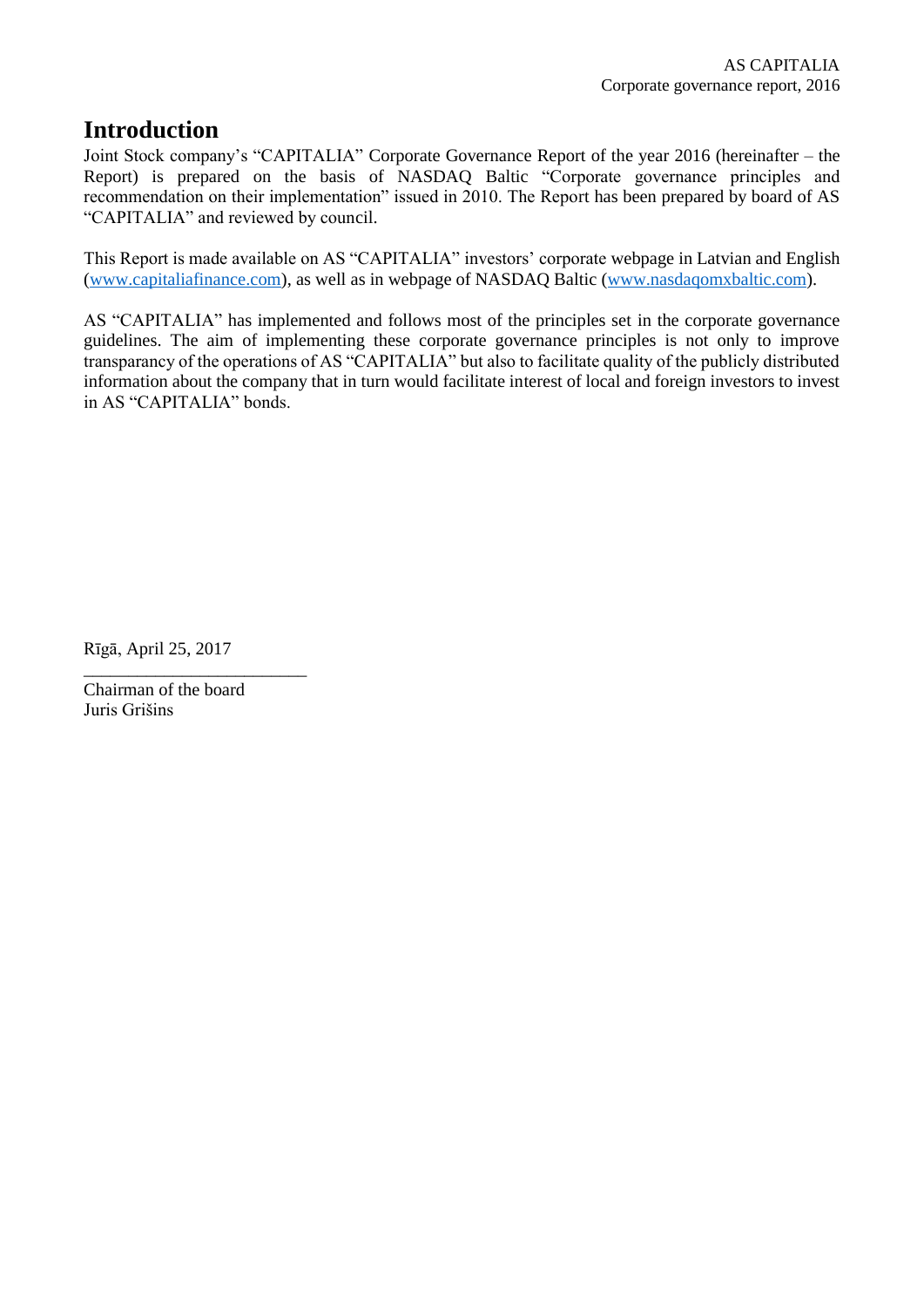# **Shareholder's meeting**

Shareholders realize their right to participate in the management of the Issuer at shareholders' meetings. In compliance with legal acts the Issuers shall call the annual shareholders' meeting as a minimum once a year. Extraordinary shareholders' meetings shall be called as required.

### **1. Ensuring shareholders' rights and participation at shareholders' meetings**

**The Issuers shall ensure equal attitude towards all the shareholders – holders of one category of shares. All shareholders shall have equal rights to participate in the management of the Issuer – to participate at shareholders' meetings and receive information that shareholders need in order to make decisions.**

1.1. It shall be important to ensure that all the holders of shares of one category have also equal rights, including the right to receive a share of the Issuer's profit as dividends or in another way in proportion to the number of the shares owned by them if such right is stipulated for the shares owned by them. AS ..CAPITALIA" complies with this corporate governance principle.

1.2. The Issuer shall prepare a policy for the division of profit. In the preparation of the policy, it is recommended to take into account not only the provision of immediate benefit for the Issuer's shareholders by paying dividends to them but also the expediency of profit reinvesting, which would increase the value of the Issuer in future. It is recommended to discuss the policy of profit division at a shareholders' meeting thus ensuring that as possibly larger a number of shareholders have the possibility to acquaint themselves with it and to express their opinion on it. The Report shall specify where the Issuer's profit distribution policy is made available.

*AS "CAPITALIA" complies with this principle party. AS "CAPITALIA" bases its decision on distribution of profit according to Commercial law section 268. paragraph 2 that stipulates shareholders' meeting's right to decide on use of profits. AS "CAPITALIA" has not implemented strict policy on division of profits.* 

1.3. In order to protect the Issuer's shareholders' interest to a sufficient extent, not only the Issuers but also any other persons who in compliance with the procedure stipulated in legislative acts call, announce and organize a shareholders' meeting are asked to comply with all the issues referred to in these Recommendations in relation to calling shareholders' meetings and provision of shareholders with the required information. AS "CAPITALIA" complies with this corporate governance principle.

1.4. Shareholders of the Issuers shall be provided with the possibility to receive in due time and regularly all the required information on the relevant Issuer, participate at meetings and vote on agenda issues. The Issuers shall carry out all the possible activities to achieve that as many as possible shareholders participate at meetings; therefore, the time and place of a meeting should not restrict the attendance of a meeting by shareholders. Therefore, it should not be admissible to change the time and place of an announced shareholders' meeting shortly before the meeting, which thus would hinder or even make it impossible for shareholders to attend the meeting.

AS ...CAPITALIA" complies with this corporate governance principle.

1.5. The Issuers shall inform their shareholders on calling a shareholders' meeting by publishing a notice in compliance with the procedure and the time limits set forth in legislative acts. The Issuers are asked to announce the shareholders' meeting as soon as the decision on calling the shareholders' meeting has been taken; in particular, this condition applies to extraordinary shareholders' meetings. The information on calling a shareholders' meeting shall be published also on the Issuer's website on the Internet, where it should be published also at least in one foreign language. It is recommended to use the English language as the said other language so that the website could be used also by foreign investors. When publishing information on calling a shareholders' meeting, also the initiator of calling the meeting shall be specified.

AS "CAPITALIA" complies with this corporate governance principle.

1.6. The Issuer shall ensure that compete information on the course and time of the meeting, the voting on decisions to be adopted, as well as the agenda and draft decisions on which it is planned to vote at the meeting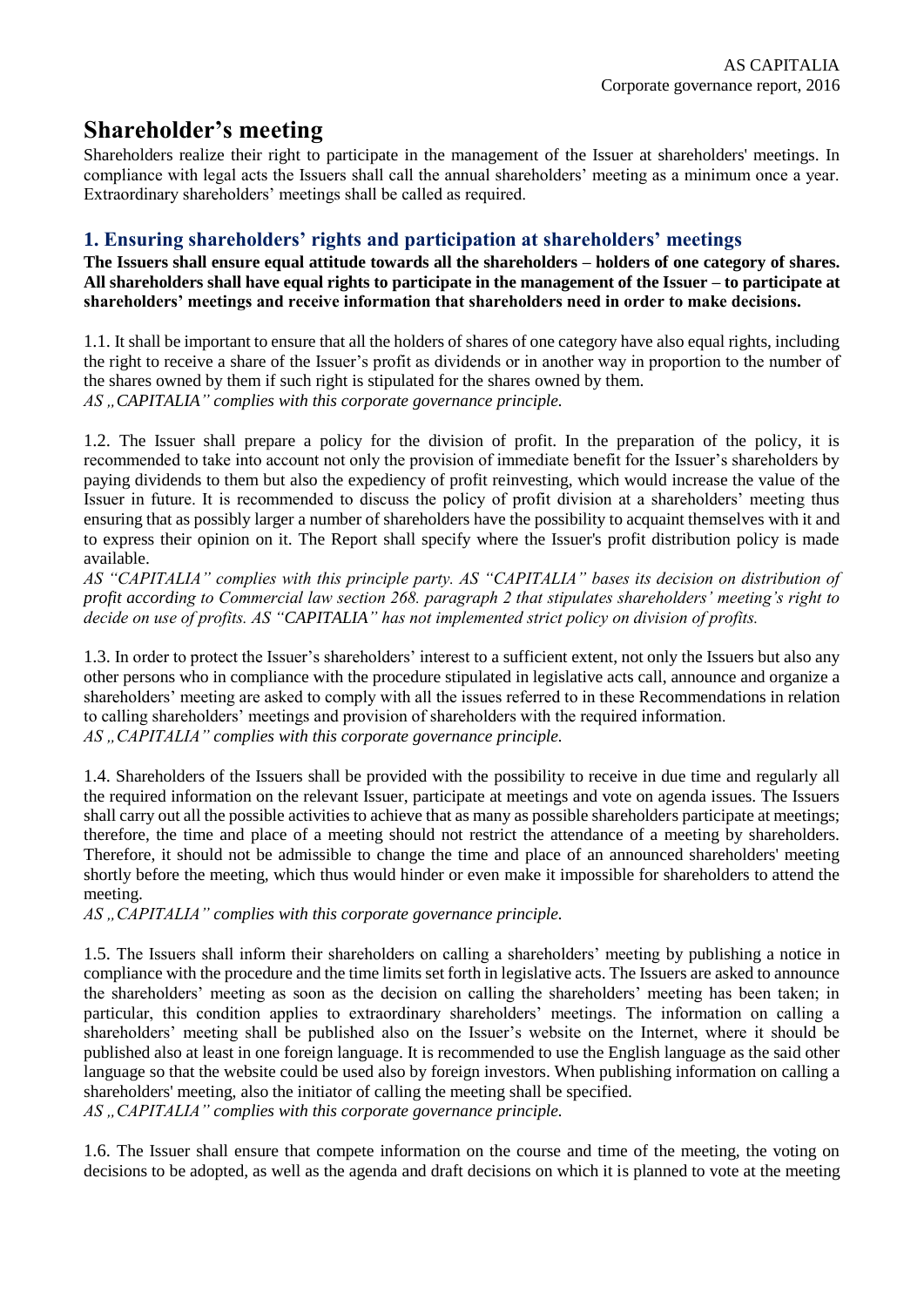is available in due time to the shareholders. The Issuers shall also inform the shareholders whom they can address to receive answers to any questions on the arrangements for the shareholders' meeting and the agenda issues and ensure that the required additional information is provided to the shareholders. AS "CAPITALIA" complies with this corporate governance principle.

1.7. The Issuer shall ensure that at least 14 (fourteen) days prior to the meeting the shareholders have the possibility to acquaint themselves with the draft decisions on the issues to be dealt with at the meeting, including those that have been submitted additionally already after the announcement on calling the meeting. The Issuer shall ensure the possibility to read a complete text of draft decisions, especially if they apply to voting on amendments to the Issuer's statutes, election of the Issuer's officials, determination of their remuneration, division of the Issuer's profit and other issues.

AS "CAPITALIA" complies with this corporate governance principle.

1.8. In no way may the Issuers restrict the right of shareholders to nominate representatives of the shareholders for council elections. The candidates to the council and candidates to other offices shall be nominated in due time so that the information on the said persons would be available to the shareholders to the extent as stipulated in Clause 1.9 of this Section as minimum 14 (fourteen) days prior to the shareholders' meeting. AS "CAPITALIA" complies with this corporate governance principle.

1.9. Especially, attention should be paid that the shareholders at least 14 (fourteen) days prior to the shareholders' meeting have the possibility to acquaint themselves with information on council member candidates and audit committee member candidates whose approval is planned at the meeting. When disclosing the said information, also a short personal biography of the candidates shall be published. AS "CAPITALIA" complies with this corporate governance principle.

1.10. The Issuer may not restrict the right of shareholders to consult among them during a shareholders' meeting if it is required in order to adopt a decision or to make clear some issue. AS "CAPITALIA" complies with this corporate governance principle.

1.11. To provide shareholders with complete information on the course of the shareholders' meeting, the Issuer shall prepare the regulations on the course of shareholders' meeting, in which the agenda of shareholders' meeting and the procedure for solving any organizational issues connected with the shareholders' meeting (e.g., registration of meeting participants, the procedure for the adoption of decisions on the issues to be dealt with at the meeting, the Issuer's actions in case any of the issues on the agenda is not dealt with, if it is impossible to adopt a decision etc.) . The procedures adopted by the Issuer in relation to participation in voting shall be easy to implement.

*AS "CAPITALIA" partly complies with this corporate governance principle. AS "CAPITALIA" has not developed regulations on conducting shareholders' meeting, however, such are realised in accordance to regulatory requirements stated by the Latvian Law.*

1.12. The Issuer shall ensure that during the shareholders' meeting the shareholders have the possibility to ask questions to the candidates to be elected at the shareholders' meeting and other attending representatives of the Issuer. The Issuer shall have the right to set reasonable restrictions on questions, for example, excluding the possibility that one shareholder uses up the total time provided for asking of questions and setting a time limit of speeches.

AS ...CAPITALIA" complies with this corporate governance principle.

1.13. Since, if a long break of meeting is set, the right of shareholders to dispose of freely with their shares is hindered for an undetermined time period, it shall not be recommended to announce a break during a shareholders' meeting. The conditions upon which it is possible to announce a break shall be stipulated also in the regulations on the course of meeting. A break of meeting may be a lunch break, a short break (up to 30 minutes) etc.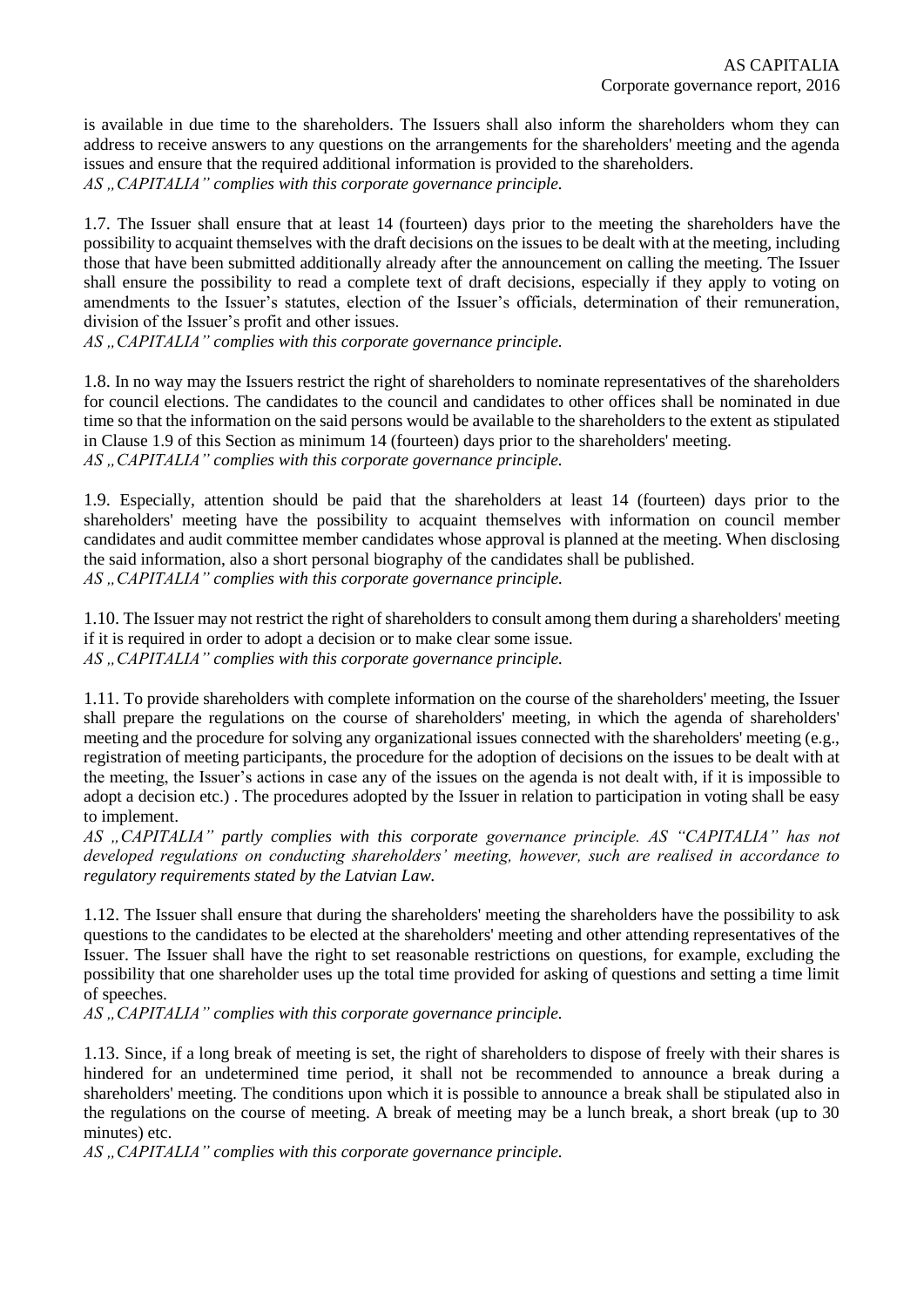### **2. Participation of members and member candidates of the Issuer's management institutions at shareholders' meetings Shareholders' meetings shall be attended by the Issuer's board members, auditors, and as possibly many council members.**

2.1. The attendance of members of the Issuer's management institutions and auditor at shareholders' meetings shall be necessary to ensure information exchange between the Issuer's shareholders and members of management institutions as well as to fulfil the right of shareholders to receive answers from competent persons to the questions submitted. The attendance of the auditor shall not be mandatory at shareholders' meetings at which issues connected with the finances of the Issuer are not dealt with. By using the right to ask questions shareholders have the possibility to obtain information on the circumstances that might affect the evaluation of the financial report and the financial situation of the Issuer.

AS "CAPITALIA" complies with this corporate governance principle.

2.2. Shareholders' meetings shall be attended by the Issuer's official candidates whose election is planned at the meeting. This shall in particular apply to council members. If a council member candidate or auditor candidate is unable to attend the shareholders' meeting due to an important reason, then it shall be admissible that this person does not attend the shareholders' meeting. In this case, all the substantial information on the candidate shall be disclosed before the shareholders' meeting.

AS "CAPITALIA" complies with this corporate governance principle.

2.3. During shareholders' meetings, the participants must have the possibility to obtain information on officials or official candidates who do not attend the meeting and reasons thereof. The reason of non-attendance should be entered in the minutes of shareholders' meeting.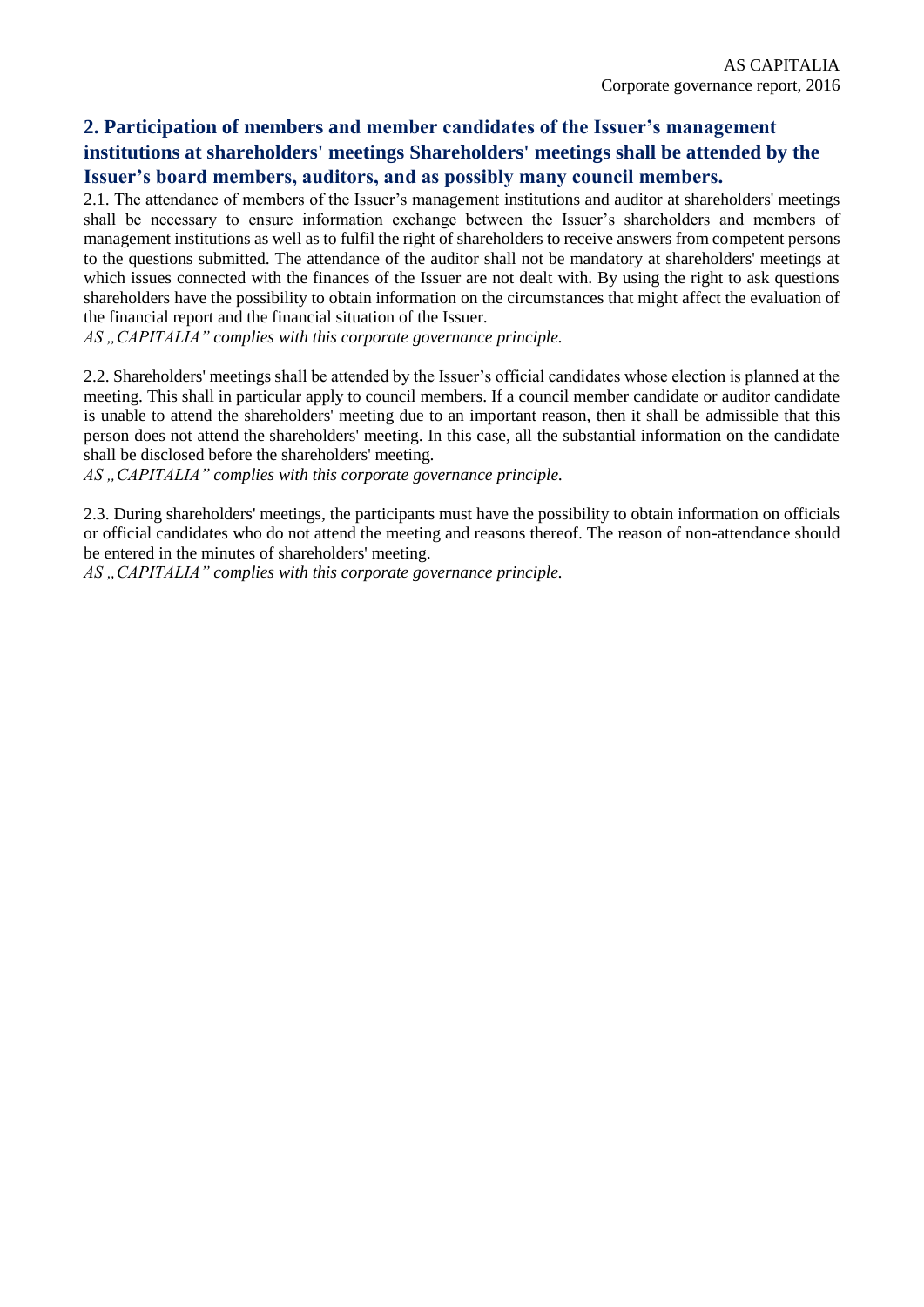# **Board**

The board is the Issuer's executive institution, which manages and represents the Issuer in its everyday business, therefore the Issuer shall ensure that it is efficient, able to take decisions, and committed to increase the value of the company, therefore its obligations and responsibilities have to be clearly determined.

### **3. Obligations and responsibilities of the Board**

**The Issuers shall clearly and expressively determine the obligations and authorities of the board and responsibilities of its members, thus ensuring a successful work of the board and an increase in the Issuer's value.**

3.1. The board shall have the obligation to manage the business of the Issuer, which includes also the responsibility for the realization of the objectives and strategies determined by the Issuer and the responsibility for the results achieved. The board shall be responsible for the said to the council and

the shareholders' meeting. In fulfilment of its obligations, the board shall adopt decisions guided by interests of all the shareholders and preventing any potential conflict of interests.

AS ...CAPITALIA" complies with this corporate governance principle.

3.2. The powers of the board shall be stipulated in the Board Regulations or a similar document, which is to be published on the website of the Issuer on the Internet. This document must be also available at the registered office of the Issuer.

*Powers of the board are stipulated by statutes of the corporation and relevant legislation. AS "CAPITALIA" has not published separate powers of the board in the website, however, statutes of AS "CAPITALIA" are available in the webpage www.capitaliafinance.com and AS "CAPITALIA" office premises.* 

3.3. The board shall be responsible also for the compliance with all the binding regulatory acts, risk management, as well as the financial activity of the Issuer.

AS "CAPITALIA" complies with this corporate governance principle.

3.4. The board shall perform certain tasks, including:

1) corporate strategies, work plan, risk control procedure, assessment and advancement of annual budget and business plans, ensuring control on the fulfilment of plans and the achievement of planned results;

2) selection of senior managers of the Issuer, determination of their remuneration and control of their work and their replacement, if necessary, in compliance with internal procedures (e.g. personnel policy adopted by the Issuer, remuneration policy etc.);

3) timely and qualitative submission of reports, ensuring also that the internal audits are carried out and the disclosure of information is controlled.

AS "CAPITALIA" complies with this corporate governance principle.

3.5. In annual reports, the board shall confirm that the internal risk procedures are efficient and that the risk management and internal control have been carried out in compliance with the said control procedures throughout the year.

AS, CAPITALIA" complies with this corporate governance principle.

3.6. It shall be preferable that the board submits decisions that determine the objectives and strategies for achievement thereof (participation in other companies, acquisition or alienation of property, opening of representation offices or branches, expansion of business etc.) to the Issuer's council for approval. AS ...CAPITALIA" complies with this corporate governance principle.

#### **4. Board composition and requirements for board members**

**A board composition approved by the Issuer shall be able to ensure sufficiently critical and independent attitude in assessing and taking decisions.**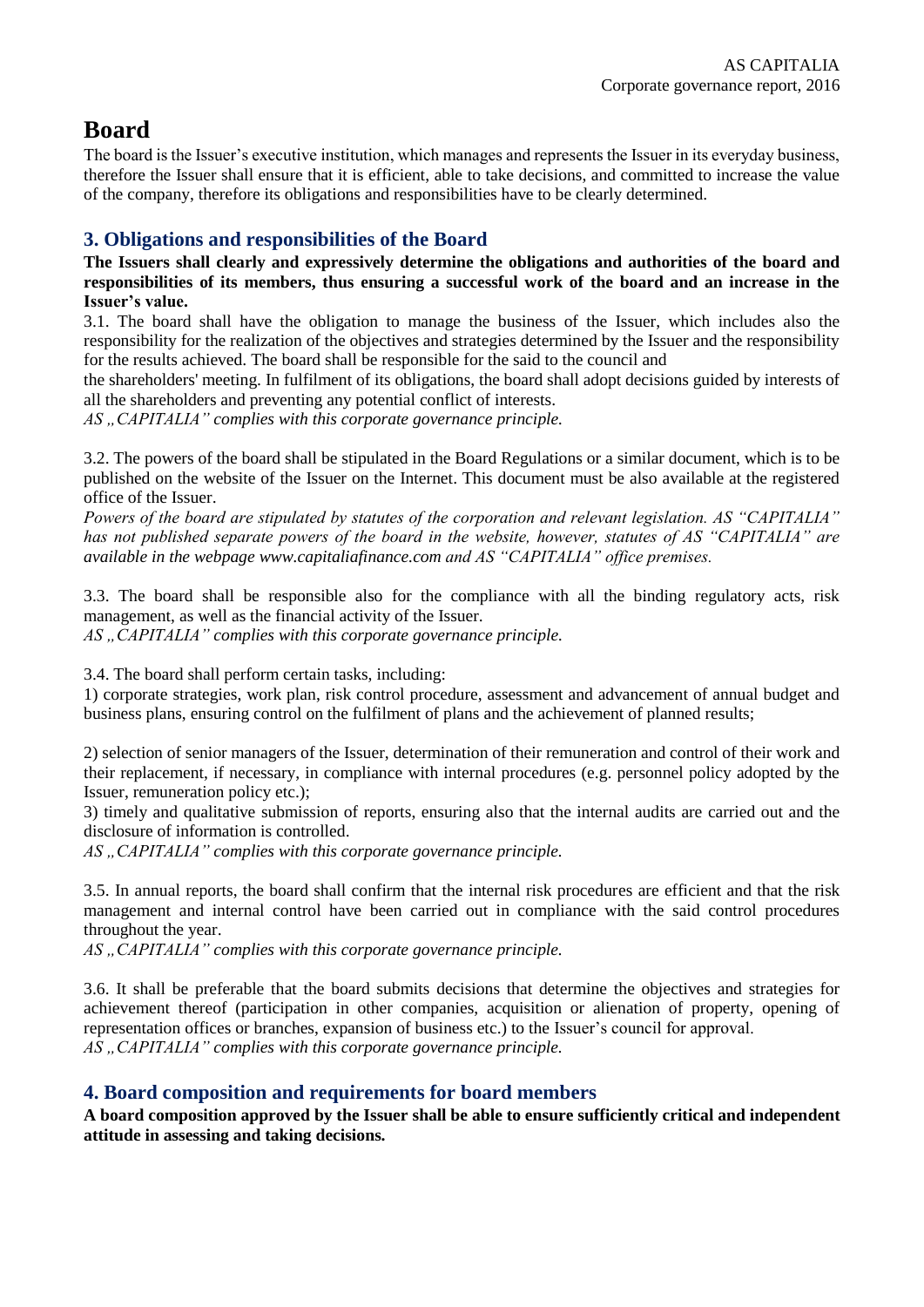4.1. In composing the board, it shall be observed that every board member has appropriate education and work experience. The Issuer shall prepare a summary of the requirements to be set for every board member, which specifies the skills, education, previous work experience and other selection criteria for every board member. AS "CAPITALIA" complies with this corporate governance principle.

4.2. On the Issuer's website on the Internet, the following information on every Issuer's board member shall be published: name, surname, year of birth, education, office term, position, description of the last three year's professional experience, number of the Issuer's or its parent companies/subsidiaries shares owned by the member, information on positions in other capital companies.

*AS "CAPITALIA" complies with this corporate governance principle.* 

4.3. In order to fulfil their obligations successfully, board members must have access in due time to accurate information on the activity of the Issuer. The board must be capable of providing an objective evaluation on the activity of the Issuer. Board members must have enough time for the performance of their duties. AS "CAPITALIA" complies with this corporate governance principle.

4.4. It is not recommended to elect one and the same board member for more than four successive terms. The Issuer has to evaluate whether its development will be facilitated in the result of that and whether it will be possible to avoid a situation where greater power is concentrated in hands of one or a number of separate persons due to their long-term work at the Issuer. If, however, such election is admitted, it shall be recommended to consider to change the field of work of the relevant Board member at the Issuer. AS "CAPITALIA" complies with this corporate governance principle.

**5. Identification of interest conflicts in the work of board members**

**Every board member shall avoid any interest conflicts in his/her work and be maximally independent from any external circumstances and willing to assume responsibility for the decisions taken and comply with the general ethical principles in adopting any decisions connected with the business of the Issuer.** 5.1. It shall be the obligation of every board member to avoid any, even only supposed, interest conflicts in his/her work. In taking decisions, board members shall be guided by the interests of the Issuer and not use the

cooperation offers proposed to the Issuer to obtain personal benefit. *AS "CAPITALIA" complies with this corporate governance principle.* 

5.2. On the occurrence of any interest conflict or even only on its possibility, a board member shall notify other board members without delay. Board members shall notify on any deal or agreement the Issuer is planning to conclude with a person who has close relationship or is connected with the board member in question, as well as inform on any interest conflicts occurred during the validity period of concluded agreements. For the purposes of these Recommendations the following shall be regarded as persons who have close relationship with a board member: spouses, a relative, including kinship of second degree or brother-in-law of first degree, or persons with whom the board member has had a common household for at least one year. For the purposes of these recommendations the following shall be regarded as persons who are connected with a board member: legal persons where the board member or a closely related to him/her person is a board or council member, performs the tasks of an auditor or holds another managing office in which he or she could determine or affect the business strategy of the respective legal entity.

AS "CAPITALIA" complies with this corporate governance principle.

5.3. Board members should not participate in taking decisions that could cause an interest conflict. AS, CAPITALIA" complies with this corporate governance principle.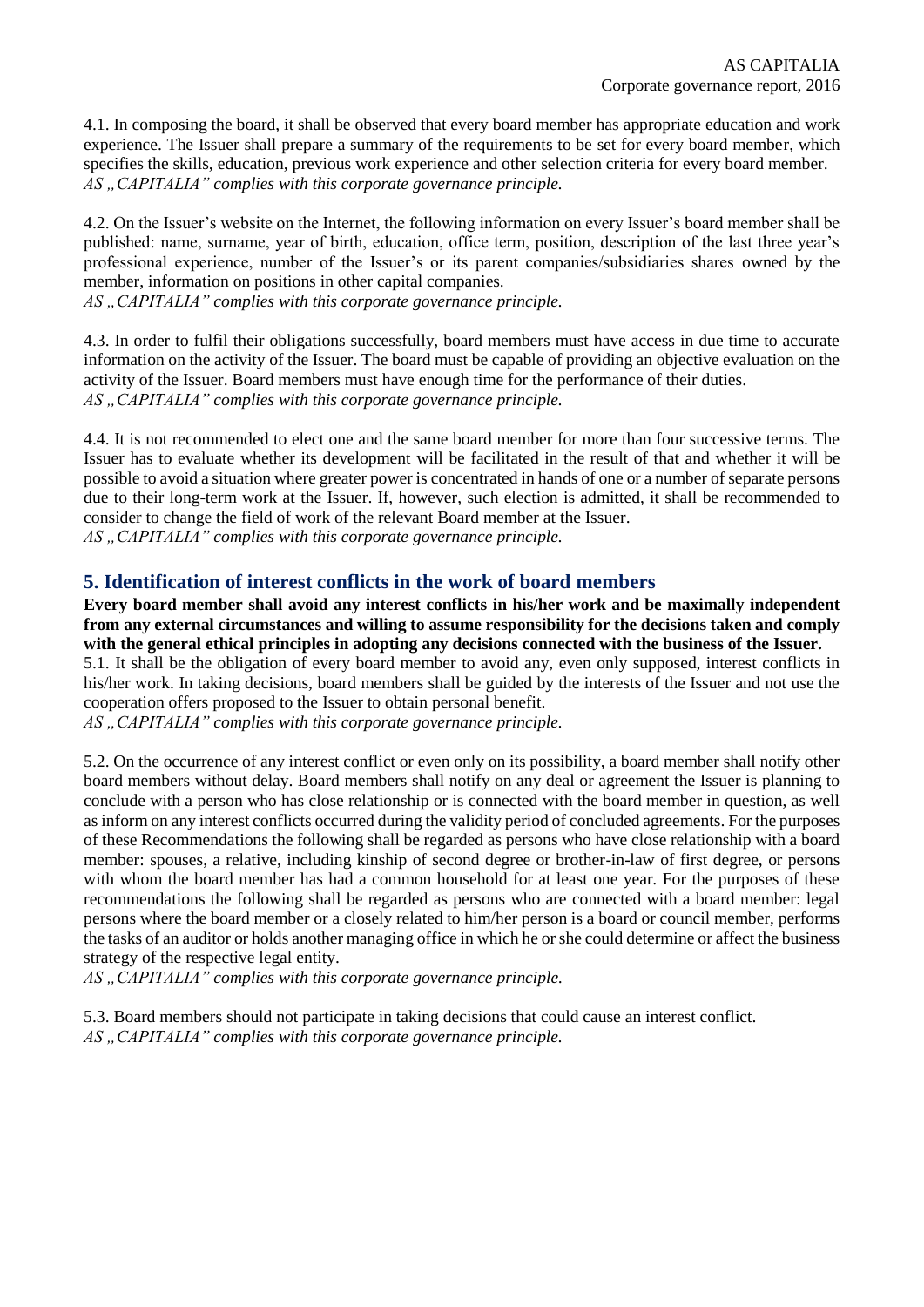# **Council**

In compliance with legal acts a council is the institution that supervises the Issuer and represents interests of shareholders between meetings in cases stipulated in the law and in the statutes of the Issuer, supervises the work of the board.

### **6. Obligations and responsibilities of the council**

**The objective of the Issuer's council is to act in the interests of all the shareholders, ensuring that the value of the Issuer grows. The Issuer shall clearly determine the obligations of the council and the responsibility of the council members, as well as ensure that individual council members or groups thereof do not have a dominating role in decision making.**

6.1. The functions of the council shall be set forth in the council regulation or a document equated thereto that regulates the work of the council, and it shall be published on the Issuer's website on the Internet. This document shall be also available at the Issuer's office.

*AS "CAPITALIA" complies with this corporate governance principle. Duties and functions of the council are set in council policy document that is available on AS "CAPITALIA" webpage and office premises.* 

6.2. The supervision carried out by the council over the work of the board shall include supervision over the achievement of the objectives set by the Issuer, the corporate strategy and risk management, the process of financial accounting, board's proposals on the use of the profit of the Issuer, and the business performance of the Issuer in compliance with the requirements of regulatory acts. The council should discuss every of the said matters and express its opinion at least annually, complying with frequency of calling council meetings as laid down in regulatory acts, and the results of discussions shall be reflected in the minutes of the council's meetings. *AS "CAPITALIA" complies with this corporate governance principle.* 

6.3. The council and every its member shall be responsible that they have all the information required for them to fulfil their duties, obtaining it from board members and internal auditors or, if necessary, from employees of the Issuer or external consultants. To ensure information exchange, the council chairperson shall contact the Issuer's board, inter alia the board chairperson, on a regular basis and discuss all the most important issues connected with the Issuer's business and development strategy, business activities, and risk management. AS ...CAPITALIA" complies with this corporate governance principle.

6.4. When determining the functions of the council, it should be stipulated that every council member has the obligation to provide explanations in case the council member is unable to participate in council meetings. It shall be recommended to disclose information on the council members who have not attended more than a half of the council meetings within a year of reporting, providing also the reasons for non-attendance.

*AS "CAPITALIA" complies with this corporate governance principle. In 2016 AS "CAPITALIA" held two council meetings.*

#### **7. Council composition and requirements for council members**

#### **The council structure determined by the Issuer shall be transparent and understandable and ensure sufficiently critical and independent attitude in evaluating and taking decisions.**

7.1. The Issuer shall require every council member as well as council member candidate who is planned to be elected at a shareholders' meeting that they submit to the Issuer the following information: name, surname, year of birth, education, office term as a council member, description of the last three year's professional experience, number of the Issuer's or its parent companies/subsidiaries shares owned by the member, information on positions in other capital companies. The said information shall be published also on the Issuer's website on the Internet, providing, in addition to the said information, also the term of office for which the council member is elected, its position, including also additional positions and obligations, if any.

AS "CAPITALIA" complies with this corporate governance principle.

7.2. When determining the requirements for council members as regards the number of additional positions, attention shall be paid that a council member has enough time to perform his or her duties in order to fulfil their duties successfully and act in the interests of the Issuer to a full extent.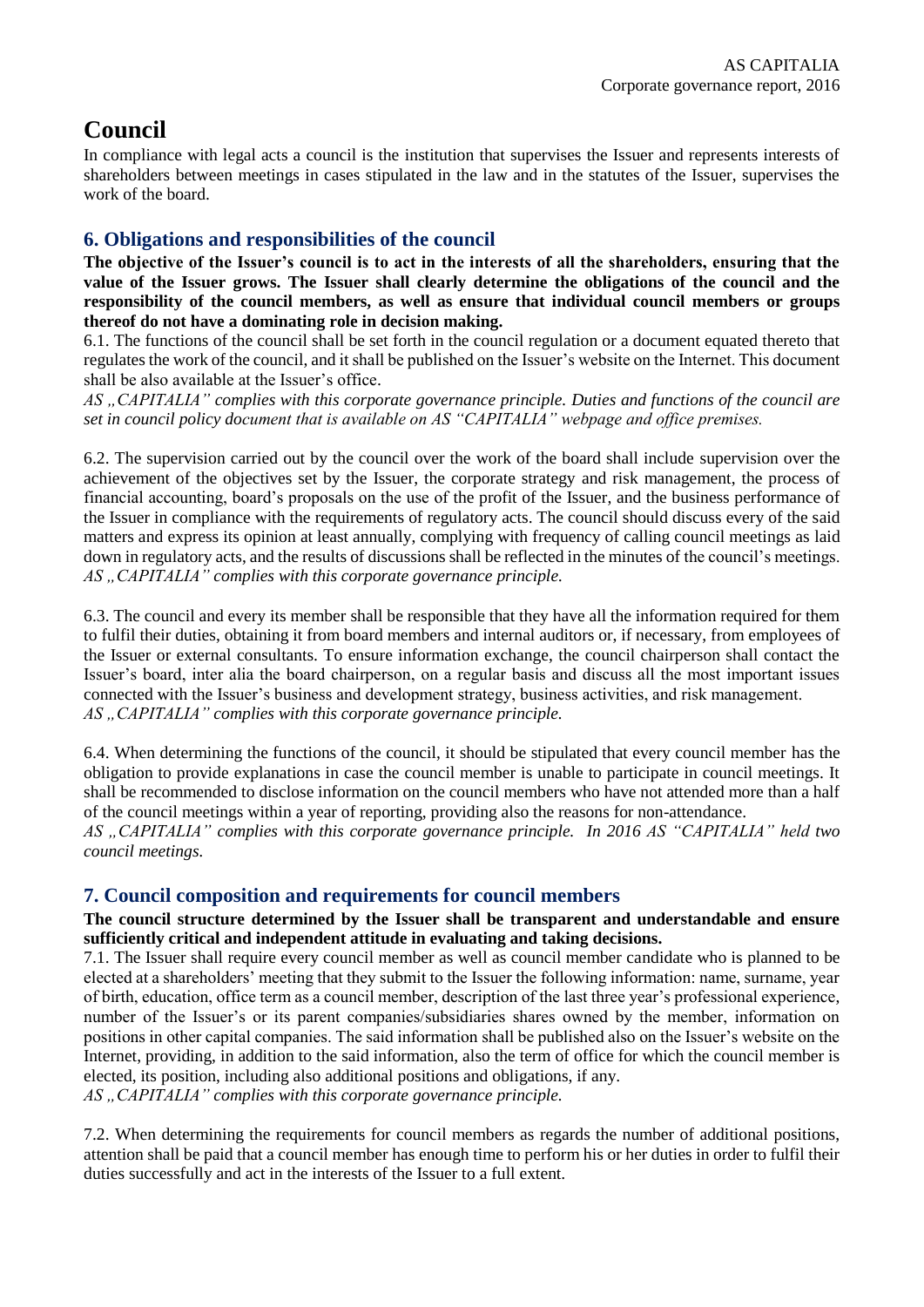AS "CAPITALIA" complies with this corporate governance principle.

7.3. In establishing the Issuer's council, the qualification of council members should be taken into account and assessed on a periodical basis. The council should be composed of individuals whose knowledge, opinions and experience is varied, which is required for the council to fulfil their tasks successfully. AS ...CAPITALIA" complies with this corporate governance principle.

7.4. Every council member in his or her work shall be as possibly independent from any external circumstances and have the will to assume responsibility for the decisions taken and comply with the general ethical principles when taking decisions in relation to the business of the Issuer.

AS "CAPITALIA" complies with this corporate governance principle.

7.5. It is impossible to compile a list of all the circumstances that might threaten the independence of council members or that could be used in assessing the conformity of a certain person to the status of an independent council member. Therefore, the Issuer, when assessing the independence of council members, shall be guided by the independence criteria of council members specified in the Annex hereto. AS ...CAPITALIA" complies with this corporate governance principle.

7.6. It shall be recommended that at least a half of council members are independent according to the independence criteria specified in the Annex hereto. If the number of council members is an odd number, the number of independent council members may be one person less than the number of the council members who do not conform to the independence criteria specified in the Annex hereto. *AS "CAPITALIA" complies with this corporate governance principle.* 

7.7. As independent shall be considered persons that conform to the independence criteria specified in the Annex hereto. If a council member does not conform to any of to the independence criteria specified in the Annex hereto but the Issuer does consider the council member in question to be independent, then it shall provide an explanation of its opinion in detail on the tolerances permitted.

*AS "CAPITALIA" complies with this corporate governance principle. In the financial year council had 3 members from which two met criteria for independent representation. In the view of AS "CAPITALIA" the detailed knowledge of AS "CAPITALIA" operations does not influcene the professionalism and decision making of the council members for the benefit of AS "CAPITALIA".* 

7.8. The conformity of a person to the independence criteria specified in the Annex hereto shall be evaluated already when the council member candidate in question has been nominated for election to the council. The Issuer shall specify in the Report who of the council members are to be considered as independent every year. *AS "CAPITALIA" complies with this corporate governance principle. Jānis Dubrovskis and Mārtiņš Krūtainis are independent council members.* 

#### **8. Identification of interest conflicts in the work of council members**

**Every council member shall avoid any interest conflicts in his/her work and be maximally independent from any external circumstances. Council members shall comply with the general ethical principles in adopting any decisions connected with the business of the Issuer and assume responsibility for the decisions taken.**

8.1. It shall be the obligation of every council member to avoid any, even only supposed, interest conflicts in his/her work. When taking decisions, board members shall be guided by the interests of the Issuer and not use the cooperation offers proposed to the Issuer to obtain personal benefit. AS "CAPITALIA" complies with this corporate governance principle.

8.2. On the occurrence of any interest conflict or even only on its possibility, a council member shall notify other council members without delay. Council members shall notify on any deal or agreement the Issuer is planning to conclude with a person who has close relationship or is connected with the council member in question, as well asinform on any interest conflicts occurred during the validity period of concluded agreements. For the purposes of these recommendations the following shall be regarded as persons who have close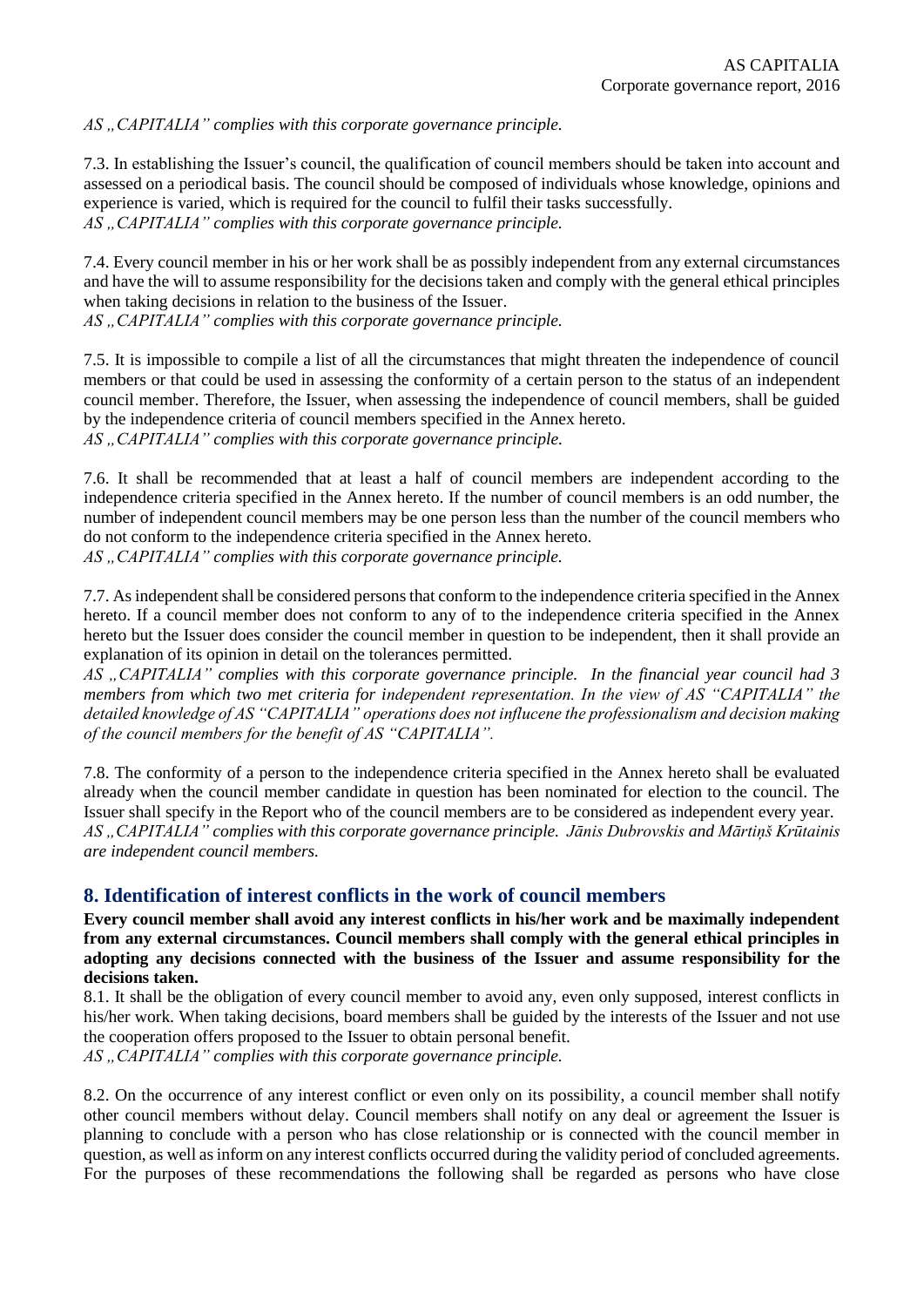relationship with a council member: spouses, a relative, including kinship of second degree or brother-in-law of first degree, or persons with whom the council member has had a common household for at least one year. For the purposes of these recommendations the following shall be regarded as persons who are connected with a council member: legal persons where the council member or a closely related to him/her person is a board or council member, performs the tasks of an auditor or holds another managing office in which he or she could determine or affect the business strategy of the respective legal entity.

AS "CAPITALIA" complies with this corporate governance principle.

8.3. A council member who is in a possible interest conflict should not participate in taking decisions that might be a cause of an interest conflict.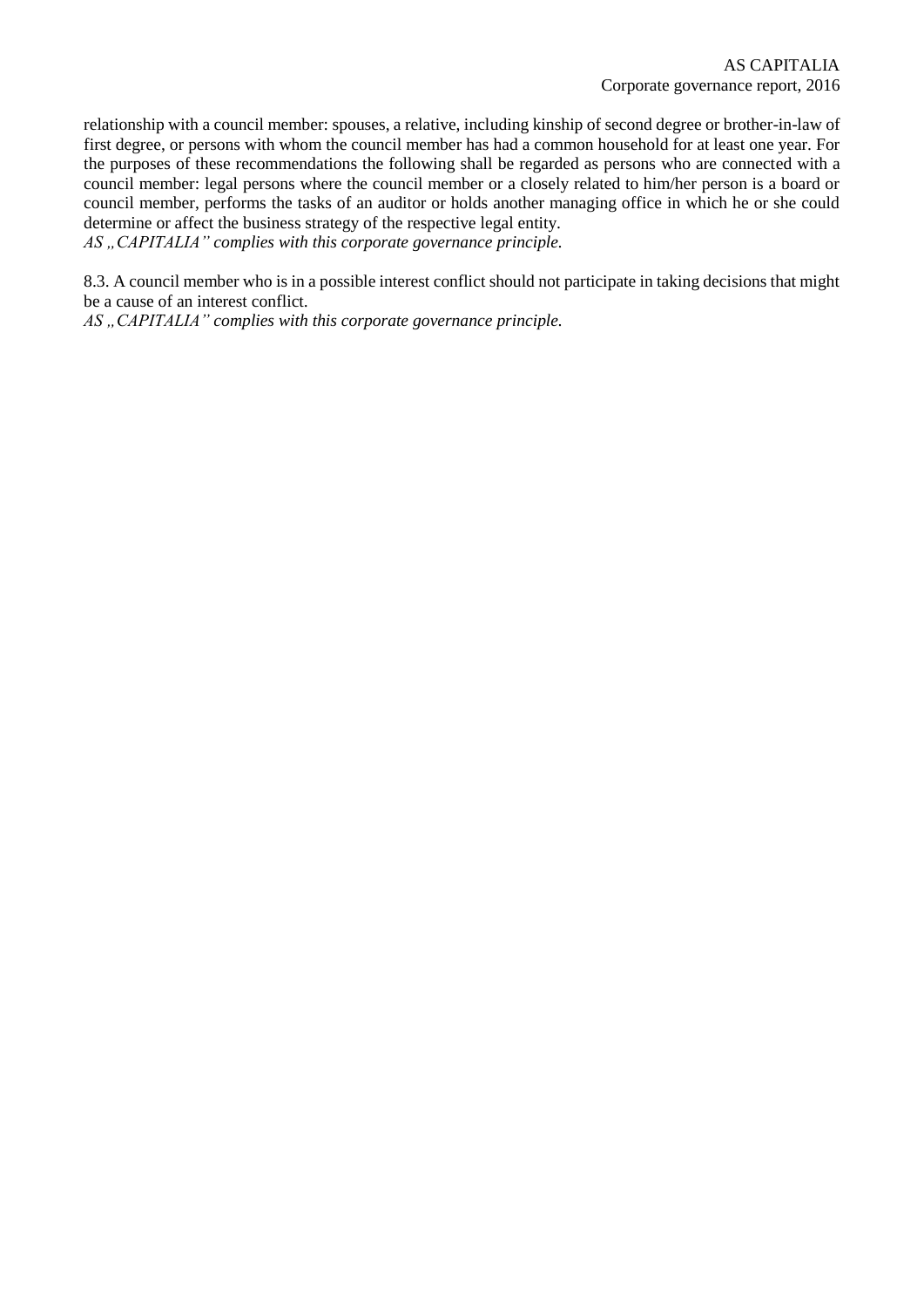# **Disclosure of information**

Good practice of corporate governance for an Issuer whose shares are included in the market regulated by the Stock Exchange means that the information disclosed by the Issuer has to provide a view on the economic activity of the Issuer and its financial results. This facilitates a justified determination of the price of financial instruments in public circulation as well as the trust in finance and capital markets. Disclosure of information is closely connected with investor relations (hereinafter – the IR), which can be defined as the process of developing Issuer's relations with its potential and existing investors and other parties interested in the business of the Issuer.

### **9. Transparency of the Issuer's business**

**The information disclosed by the Issuers shall be provided in due time and allowing the shareholders to assess the management of the Issuer, to get an idea on the business of the company and its financial results, as well as to take grounded decisions in relation to the shares owned by them.**

9.1. The structure of corporate governance shall be established in a manner that ensures provision of timely and exhaustive information on all the substantial matters that concern the Issuer, including its financial situation, business results, and the structure of owners.

AS "CAPITALIA" complies with this corporate governance principle.

9.2. The information disclosed shall be checked, precise, unambiguous and prepared in compliance with highquality standards.

*AS "CAPITALIA" complies with this corporate governance principle.* 

9.3. The Issuers should appoint a person who would be entitled to contact the press and other mass media on behalf on the Issuer, thus ensuring uniform distribution of information and evading publication of contradictory and untruthful information, and this person could be contacted, if necessary, by the Stock Exchange and investors.

AS "CAPITALIA" complies with this corporate governance principle.

9.4. The Issuers should ensure timely and compliant with the existing requirements preparation and disclosure of financial reports and annual reports of the Issuer. The procedure for the preparation of reports should be stipulated in the internal procedures of the Issuer.

AS ...CAPITALIA" complies with this corporate governance principle.

#### **10. Investor relations**

**Considering that financial instruments of the Issuers are offered on a regulated market, also such activity sphere of the Issuers as investor relations (hereinafter – the IR) and the development and maintaining thereof is equally important, paying special attention to that all the investors have access to equal, timely and sufficient information.**

10.1. The main objectives of the IR are the provision of accurate and timely information on the business of the Issuer to participants of finance market, as well as the provision of a feedback, i.e. receiving references from the existing and potential investors and other persons. In the realization of the IR process, it shall be born in mind that the target group consists not only of institutional investors and finance market analysts. A greater emphasis should be put on individual investors, and more importance should be attached to informing other interested parties: employees, creditors and business partners.

AS "CAPITALIA" complies with this corporate governance principle.

10.2. The Issuer shall provide all investors with equal and easily accessible important information related to the Issuer's business, including financial position, ownership structure and management. The Issuer shall present the information in a clear and understandable manner, disclosing both positive and negative facts, thus providing the investors with a complete and comprehensive information on the Issuer, allowing the investor to assess all information available before the decision making.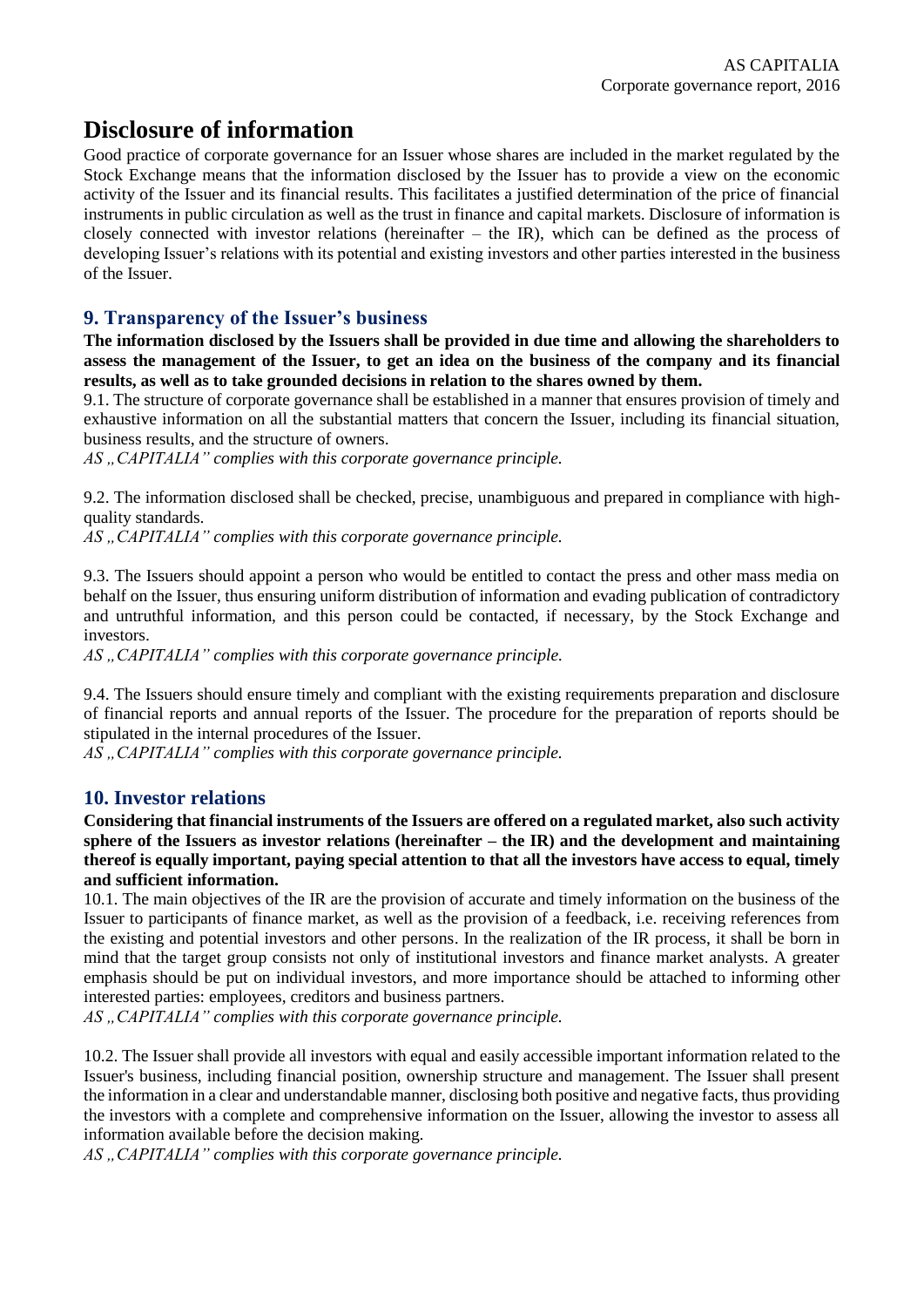10.3. A number of channels shall be used for the information flow in the IR. The IR strategy of the Issuer shall be created using both the possibilities provided by technologies (website) and relations with mass media and the ties with the participants of finance market. Considering the development stage of modern technologies and the accessibility thereof, the Internet is used in the IR of every modern company. This type of media has become one of the most important means of communications for the majority of investors.

AS ...CAPITALIA" complies with this corporate governance principle.

10.4. The basic principles that should be observed by the Issuers in preparing the IR section of their websites:

1) the IR section of website shall be perceived not only as a store of information or facts but also as one of the primary means of communication by means of which it is possible to inform the existing and potential shareholders;

2) all the visitors of the IR section of website shall have the possibility to obtain conveniently all the information published there. Information on websites shall be published in all the foreign languages in which the Issuer normally distributes information so that in no way would foreign investors be discriminated, however, it shall be taken into account that information must be disclosed at least in Latvian and English;

3) It shall be recommended to consider a solution that would allow the existing and potential investors to maintain ties with the Issuer by using the IR section of website – submit questions and receive answers thereto, order the most recent information, express their opinions etc.;

4) the information published on websites shall be updated on a regular basis, and the news in relation to the Issuer and its business shall be published in due time. It shall not be admissible that outdated information that could mislead investors is found on websites;

5) after the website is created the creators themselves should assess the IR section of the website from the point of view of users – whether the information of interest can be found easily, whether the information published provides answers to the most important questions etc.

AS "CAPITALIA" complies with this corporate governance principle.

10.5. The Issuer shall ensure that at least the following information is contained in the IR section of website:

1) general information on the Issuer - history of its establishment and business, registration data, description of industry, main types of business;

2) Issuer's Report ("comply or explain") on the compliance with the principles of corporate governance;

3) Number of issued and paid financial instruments, specifying how many of them are included in a regulated market;

4) information on shareholders' meetings, draft decisions to be examined, decisions adopted – at least for the last year of report;

5) Issuer's statutes;

6) Issuer's board or council regulation or a document equated thereto that regulates its work, as well as the Issuer's remuneration policy (or a reference where it is made available) and the shareholders' meeting procedure regulation, if such has been adopted;

7) Information on the performance of the Issuer's Audit Committee;

8) information on present Issuer's council and board members (on each individually): work experience, education, number of the Issuer's shares owned by the member (as at the beginning of year; the

9) information shall be updated as required but at least annually), information on positions in other capital companies, and the term of office of board and council members;

10) Issuer's shareholders which/who own at least 5% of the Issuer's shares; and information on changes of shareholders;

11) Financial reports and annual reports of the Issuer prepared in compliance with the procedure specified in legal acts and the Stock Exchange regulations;

12) Any other information to be disclosed by the Issuer, e.g. information on any substantial events, Issuer's press releases, archived information on Issuer's financial and annual reports on previous periods etc.

*AS "CAPITALIA" partly complies with this corporate governance principle, providing information in webpage www.capitaliafinance.com.*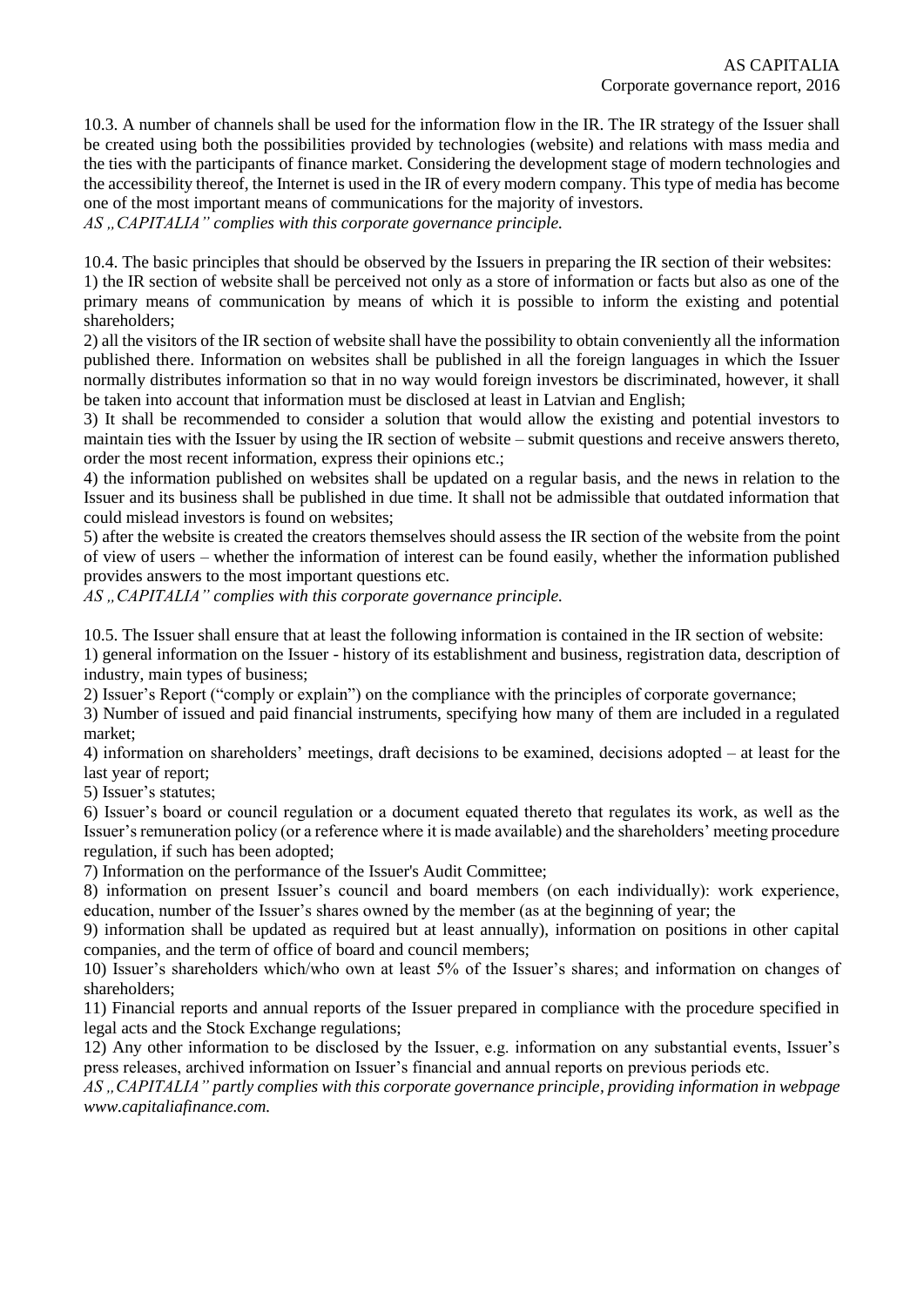## **Inernal control and risk managment**

The purpose of internal control and risk management is to ensure efficient and successful work of the Issuer, the truthfulness of the information disclosed and conformity thereof to the relevant regulatory acts and business principles. Internal control helps the board to identify the shortcomings and risks in the management of the Issuer as well as facilitates that the council's task - to supervise the work of the board - is fulfilled efficiently.

### **11. Principles of the Issuer's internal and external control**

#### **To ensure successful work of the Issuer, it shall be necessary to plan regular its controls and to determine the procedure of internal and external (audit) control.**

11.1. To ensure successful operation, the Issuer shall control its work on a regular basis and define the procedure of internal control.

*AS "CAPITALIA" complies with this corporate governance principle, which is set in internal policies and accounting procedures.* 

11.2. The objective of risk management is to ensure that the risks connected with the commercial activity of the Issuer are identified and supervised. To ensure an efficient risk management, it shall be necessary to define the basic principles of risk management. It is recommended to characterize the most essential potential and existing risks in relation to the business of the Issuer.

AS "CAPITALIA" complies with this corporate governance principle.

11.3. Auditors shall be granted access to the information required for the fulfilment of the auditor's tasks and the possibility to attend council and board meetings at which financial and other matters are dealt with. AS "CAPITALIA" complies with this corporate governance principle.

11.4. Auditors shall be independent in their work and their task shall be to provide the Issuer with independent and objective auditing and consultation services in order to facilitate the efficiency of the Issuer's business and to provide support in achieving the objectives set for the Issuer's management by offering a systematic approach for the assessment and improvement of risk management and control processes.

AS "CAPITALIA" complies with this corporate governance principle.

11.5. It shall be recommended to carry out an independent internal control at least annually in order to assess the work of the Issuer, including its conformity to the procedures approved by the Issuer.

*AS "CAPITALIA" partly complies with this corporate governance principle. Function of internal audit are assumed by the board. Number of employees does not require creation of separate structure for internal control.* 

11.6. When approving an auditor, it is recommended that the term of office of one auditor is not the same as the term of office of the board.

AS "CAPITALIA" complies with this corporate governance principle.

### **12. Audit Committee**

**The Audit Committee shall be established by a resolution of the Issuer's shareholders' meeting, and its operations and scope of responsibilities shall be set as guided by the legislation.**

12.1. The functions and responsibility of the Audit Committee should be specified in the regulation of the committee or a comparable document.

*AS "CAPITALIA" does not comply with this corporate governance principle. AS "CAPITALIA" does not have audit committee, however, functions of such committee are entrusted to council of AS "CAPITALIA".* 

12.2. To assure an efficient functioning of the Audit Committee, it is recommended that at least three of its members have adequate knowledge in accounting and financial reporting, because issues related to the Issuer's financial reports and control are in the focus of the Audit Committee's operations.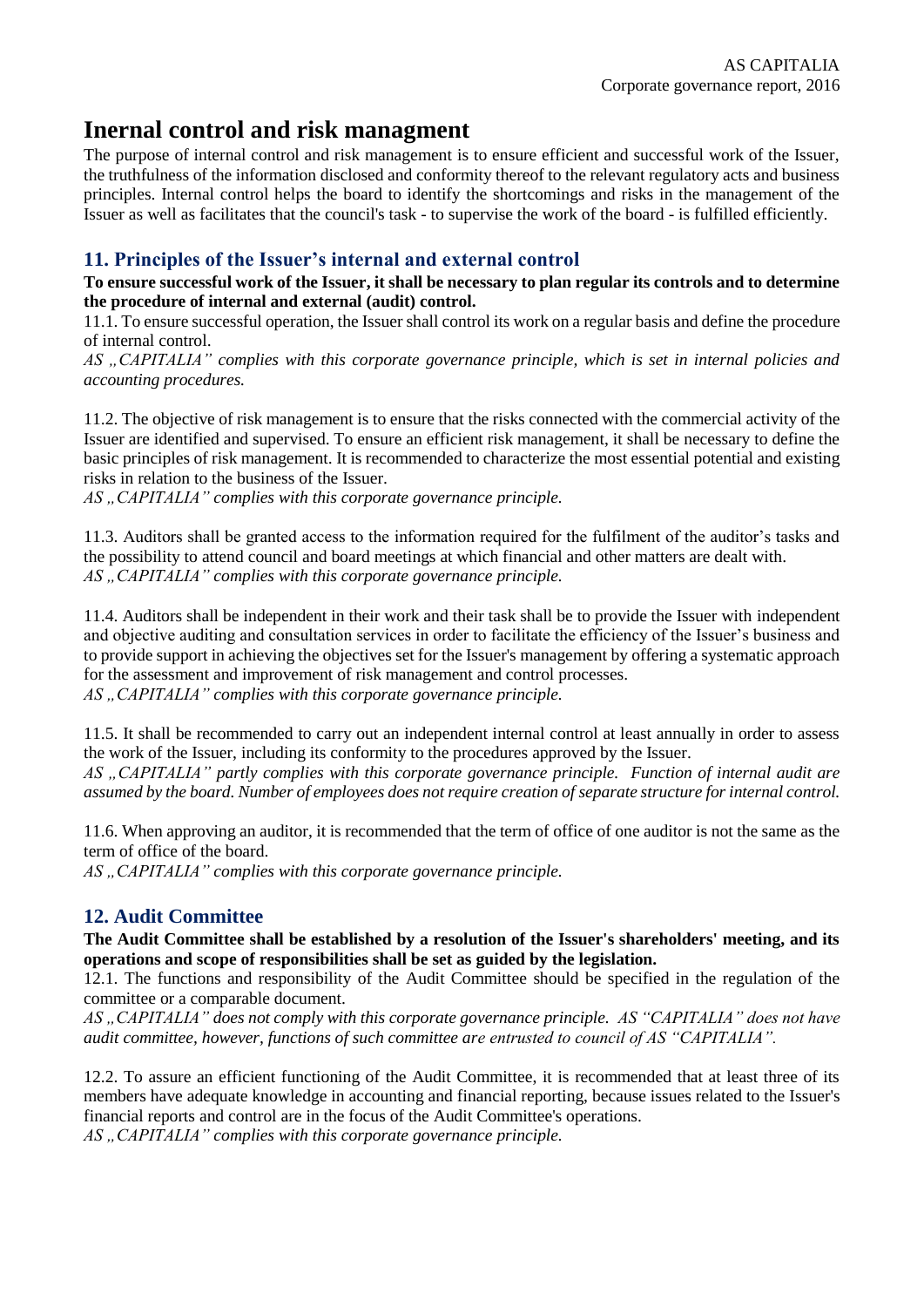12.3. All Audit Committee members shall have access to the information about the accounting principles practiced by the Issuer. Board shall advise the audit Committee as to the approaches to significant and unusual transactions, where alternative evaluations are possible, and shall ensure that the Audit Committee has access to all information that has been specified in the legislation.

AS "CAPITALIA" complies with this corporate governance principle.

12.4. The Issuer shall ensure that its officials, board members and staff release the information to the Audit Committee that is necessary for its operations. The Audit Committee should also be entitled to carry out an independent investigation in order to identify, within its scope, any violations in the Issuer' activities. AS "CAPITALIA" complies with this corporate governance principle.

12.5. Within its scope, the Audit Committee shall adopt resolutions, and is accountable to the shareholders' meeting for its operations.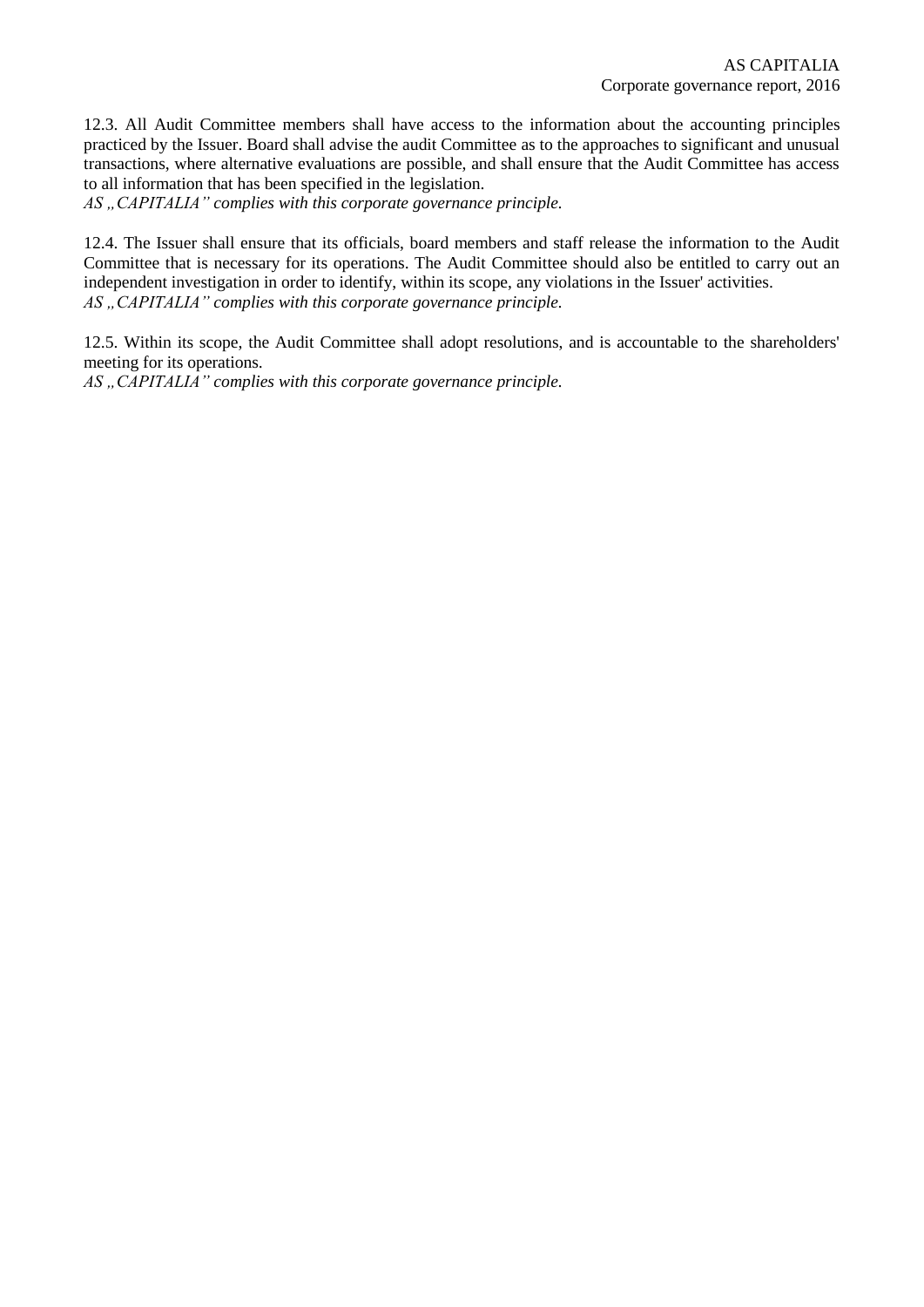# **Renumeration policy**

### **13. General principles, types and criteria for setting remuneration**

**The policy of the remuneration of board and council members – type, structure and amount of remuneration - is one of the spheres where persons involved has a potentially greater risk to find themselves in a conflict of interest situation. To avoid it, the Issuer shall develop a clear remuneration policy, specifying general principles, types and criteria for the remuneration to be awarded to the board or council members.**

13.1. The Issuers are called on to develop a remuneration policy in which the main principles for setting the remuneration, possible remuneration schemes and other essential related issues are determined. While preparing the remuneration policy Issuer should ensure that the remuneration of management and supervisory board members is proportionate to the remuneration of the Issuer's executive and managing directors and other employees.

*AS "CAPITALIA" partly complies with this corporate governance principle. In determining renumeration policy AS "CAPITALIA" bases decision on the prevailing demands of the labour market. Concil members do not receive salary for their council work. Separate renumeration policy for council and board members has not been developed.* 

13.2. Without limiting the role and operations of the Issuer's management bodies responsible for setting remuneration to the board and council members, the drafting of the remuneration policy should be made a responsibility of the Issuer's board, which during the preparation of a draft policy should consult with the Issuer's council. In order to avoid conflicts of interest and to monitor the management board remuneration policy, the Issuer should appoint a responsible person having sufficient experience and knowledge in the field of remuneration for development of the remuneration policy.

*AS "CAPITALIA" does not comply with this corporate governance principle. In operations and structure of AS "CAPITALIA" it has not been necessary to implement this principle.* 

13.3. Should the remuneration policy contain a remuneration structure with a variable part in the form of the Issuer's shares or share options or any other payments, including premiums, it should be linked to previously defined short-term and long-term goals and performance criteria. If remuneration depends on fulfilment of shortterm goals only, it is not likely to encourage an interest in the company's growth and improved performance in the long-term. The scope and structure of the remuneration should depend on the business performance of the company, share price and other Issuer's events.

*AS "CAPITALIA" does not comply with this corporate governance principle.* 

13.4. While setting the variable part of remuneration, Issuer should set limits on the variable component(s). The non-variable part of remuneration should be sufficient to allow the Issuer to withhold variable part of remuneration when necessary.

*AS "CAPITALIA" partly complies with this corporate governance principle. Variable renumeration is not being paid in advance.* 

13.5. Where a variable part of remuneration provides Issuer's shares, share options or any other acquisition rights thereof, it should be desirable to prescribe a minimum non-used period of time. AS, CAPITALIA" does not comply with this corporate governance principle.

13.6. Remuneration policy should include provisions that permit the Issuer to reclaim variable part of remuneration that were awarded on the basis of data which subsequently proved to be manifestly misstated. Such provision should be included in contracts concluded between the respective executives and the Issuer. *AS "CAPITALIA" does not comply with this corporate governance principle. Accounting procedures and regulations are designed to prevent use of misstated information in determining variable part of the salaries.* 

13.7. Remuneration schemes that include Issuer's shares as remuneration may theoretically cause loss to the Issuer's existing shareholders because the share price might drop due to a new issue of shares. Therefore, prior to the preparation and approval of this type of remuneration, it shall be required to assess the possible benefits or losses.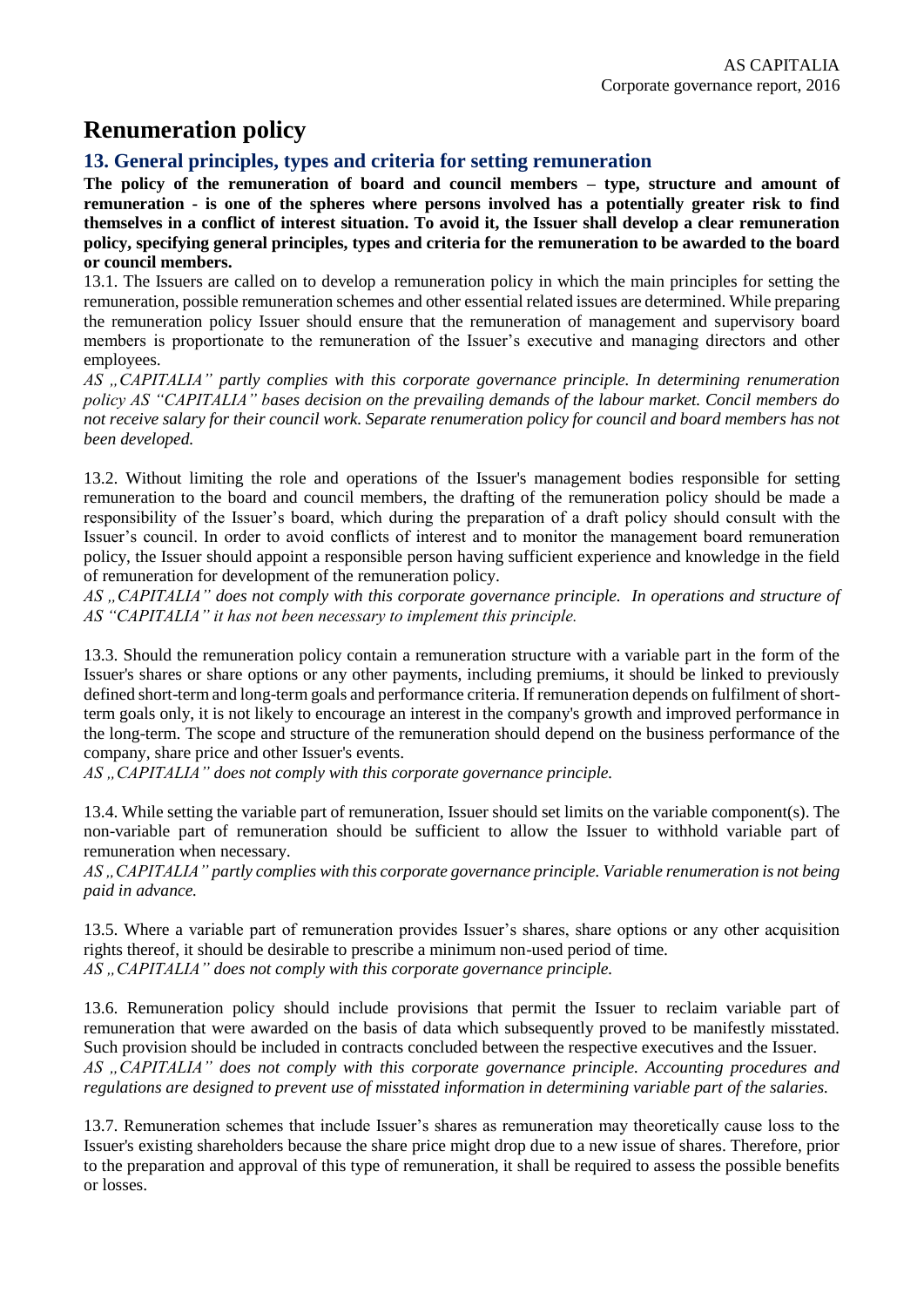*AS "CAPITALIA" complies with this corporate governance principle. Renumeration in shares is not part of AS "CAPITALIA" renumeration system.* 

13.8. When preparing the remuneration policy where a variable part is in the form of the Issuer's shares or share options, the Issuer shall be obliged to disclose information on how the Issuer plans to ensure the amount of shares to be granted in compliance with the approved remuneration schemes– whether it is planned to obtain them by buying on a regulated market or by issuing new shares.

*AS "CAPITALIA" complies with this corporate governance principle. Renumeration in shares is not part of AS "CAPITALIA" renumeration system.\*

13.9. While drafting the remuneration policy and envisaging awarding options entitling to the Issuer's shares, the Stock Exchange rules regarding distribution of share options should be taken into account.

*AS "CAPITALIA" complies with this corporate governance principle. Renumeration in shares is not part of AS "CAPITALIA" renumeration system.*

13.10. While setting remuneration principles with regard to board and council members, they should include general approach as to compensations, if any, in cases when contracts with the said officials are terminated (termination payments). Termination payments should not be paid if the termination is due to inadequate performance.

AS "CAPITALIA" complies with this corporate governance principle.

13.11. It is recommended to set an adequate maximum amount of the termination payments which should not be higher than two years of the non-variable part of remuneration.

AS, CAPITALIA" does not comply with this corporate governance principle.

#### **14. Remuneration Report**

**A clear and complete report on the remuneration policy with regard to the management body members of the Issuer should be made available to the shareholders. Public disclosure of the said information would allow the existing and potential shareholders to carry out a comprehensive evaluation of the Issuer's approach the remuneration issues; consequently, the Issuer's responsible body shall draft and made public the Remuneration Report.**

14.1. The Issuer is obliged to make public the Remuneration Report – a complete report on the remuneration policy applied to the members of the Issuer's management bodies. Remuneration Report may be a separate document, or may be integrated in a special chapter of the Report prepared by the Issuer as recommended by Item 9 of the Introduction of the present Recommendations. The Remuneration Report should be posted on the Issuers website.

*AS "CAPITALIA" does not comply with this corporate governance principle. Information regarding renumeration of the board AS "CAPITALIA" treats as confidential. Total renumaration paid to board and council members is disclosed in the financial statements of AS "CAPITALIA".* 

14.2. Remuneration Report should contain at least the following information:

1) Information as to the application of the remuneration policy to board and council members in the previous financial year, specifying the material changes to the Issuer's remuneration policy compared to the previous reporting period;

2) The proportion between the fixed and variable part of the remuneration for the respective category of officials; 3) Sufficient information as to linking the remuneration with performance. To consider the information sufficient, the report should contain:

An explanation how the choice of performance criteria contributes to the long term interest of the Issuer;

An explanation of the methods applied in order to determine whether performance criteria have been fulfilled;

4) Information about the Issuer's policy with regard to the contracts with the members of the Issuer's management bodies, the terms and conditions of the contracts (duration, notice deadlines about termination, including payments due in case of termination);

5) Information about the incentive schemes and the specifications and reasons for awarding any other benefits; 6) A description of any pension or early retirement schemes;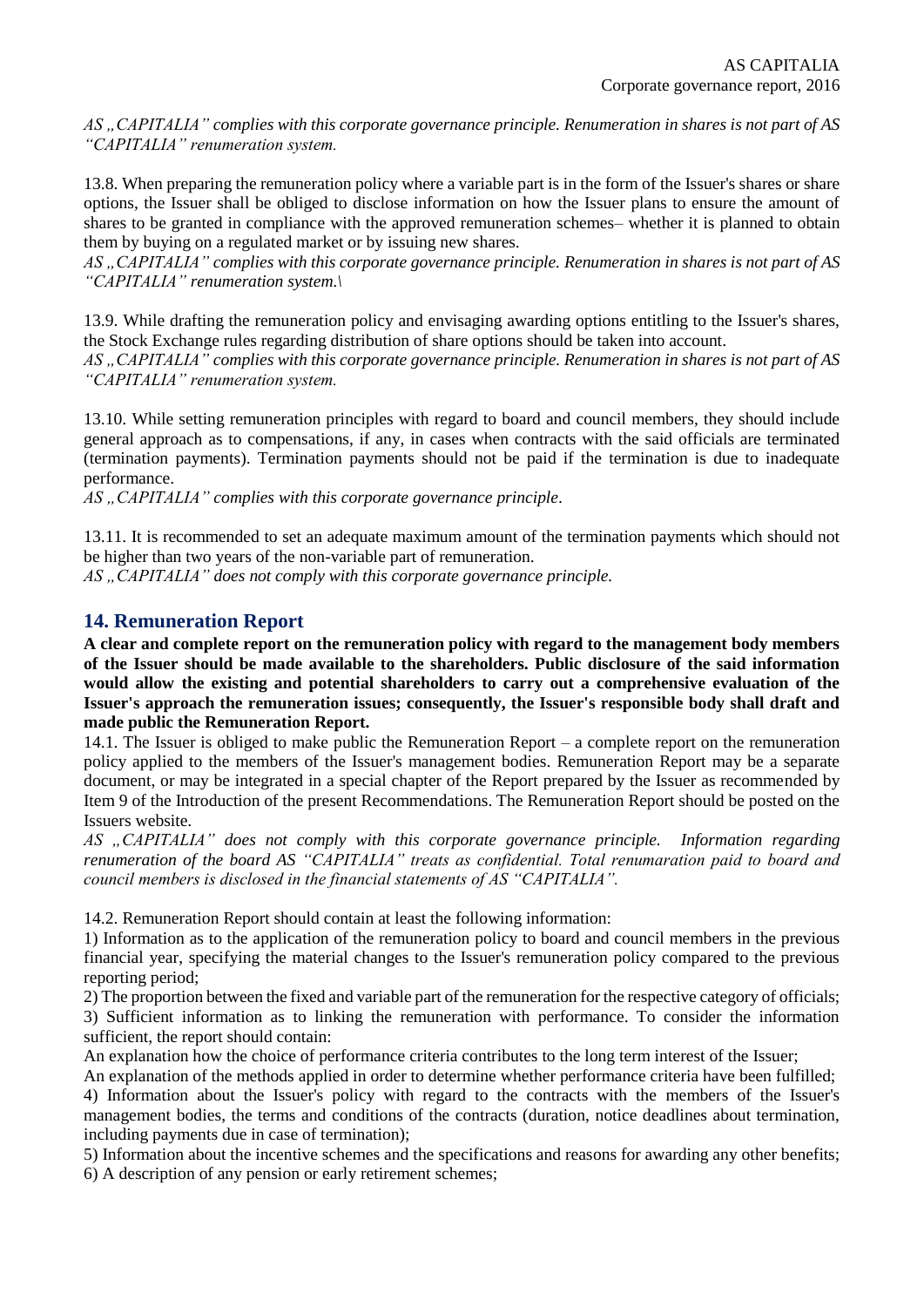7) An overview of the remuneration paid to or any benefits received by each individual that has been board or council member in the reporting period – disclosing at least the information required in Items 14.5, 14.5 and 14.7 below.

*AS "CAPITALIA" does not comply with this corporate governance principle. This information is trade secret of AS "CAPITALIA".* 

14.3. To avoid overlapping of information, the Issuer, while preparing its Remuneration Report, may omit the information required in Items 14.2 1) to 7) above, provided it is a part of the Issuer's Remuneration Policy document. In such case, Remuneration Report should have a reference to the Remuneration Policy, together with an indication where it is made available.

*AS "CAPITALIA" does not comply with this corporate governance principle. This information is trade secret of AS "CAPITALIA".*

14.4. If the Issuer believes that, as a result of following the provisions of Item 14.2 of these Recommendations sensitive business information might become public to the detriment of the Issuer's strategic position, the Issuer may not disclose such information and give the reasons.

AS ...CAPITALIA" complies with this corporate governance principle.

14.5. The following remuneration and other benefits related information about each board and council member should be disclosed:

1) Total amount paid or outstanding (salary) for the year;

2) Remuneration and other benefits received from any company associated with the Issuer. For the understanding of this Item, "associated undertaking" is a company according to the definition in Paragraph 1 of the Law on the Financial Instruments Market;

3) Remuneration paid as profit distribution or bonus, and the reasons for awarding such remuneration;

4) Compensation for fulfilment of duties in addition to the regular job responsibilities;

5) Compensations and any other payments received by or to be received by board or council member who has left the position during the accounting period;

6) Total value of any other benefits apart from those listed under Items 1) to 5) received as remuneration.

*AS "CAPITALIA" does not comply with this corporate governance principle. This information is trade secret of AS "CAPITALIA".*

14.6. The following information should be disclosed with regard to the shares and/or share options or any other incentive schemes resulting in ownership of the Issuer's shares:

1) the number and holding conditions of shares or share options entitling to the Issuer's shares granted over the reporting period to the members of Issuer's management bodies;

2) The number of options exercised during the reporting period, entitling to the Issuer's shares, specifying the price and the number of shares obtained, or the unit value held by the member of the Issuer's management board in a share-related incentive scheme as at the end of the reporting year; 3) The number of non-exercised options entitling to the Issuer's shares as at the end of the reporting year, the share price in the contract, expiry date and the key rules for exercising the option;

3) Information changes, if any, introduced during the reporting period with regard to the provisions of the contracts on options entitling to the Issuer's shares (such as changes in the option exercising rules, change of expiry date etc.).

*AS "CAPITALIA" does not comply with this corporate governance principle. AS "CAPITALIA" does not have renumeration policy where shares or share options would be part of the salary pay.* 

14.7. The following information should be disclosed with regard to savings or contributions to pension schemes of private pension funds:

1) the amount of contributions made by the Issuer, to the benefit of individuals, to a pension scheme or schemes, and the rules for disbursement of the pension capital;

2) the participation rules, including termination of participation, to the respective pension scheme, applicable the concrete individual.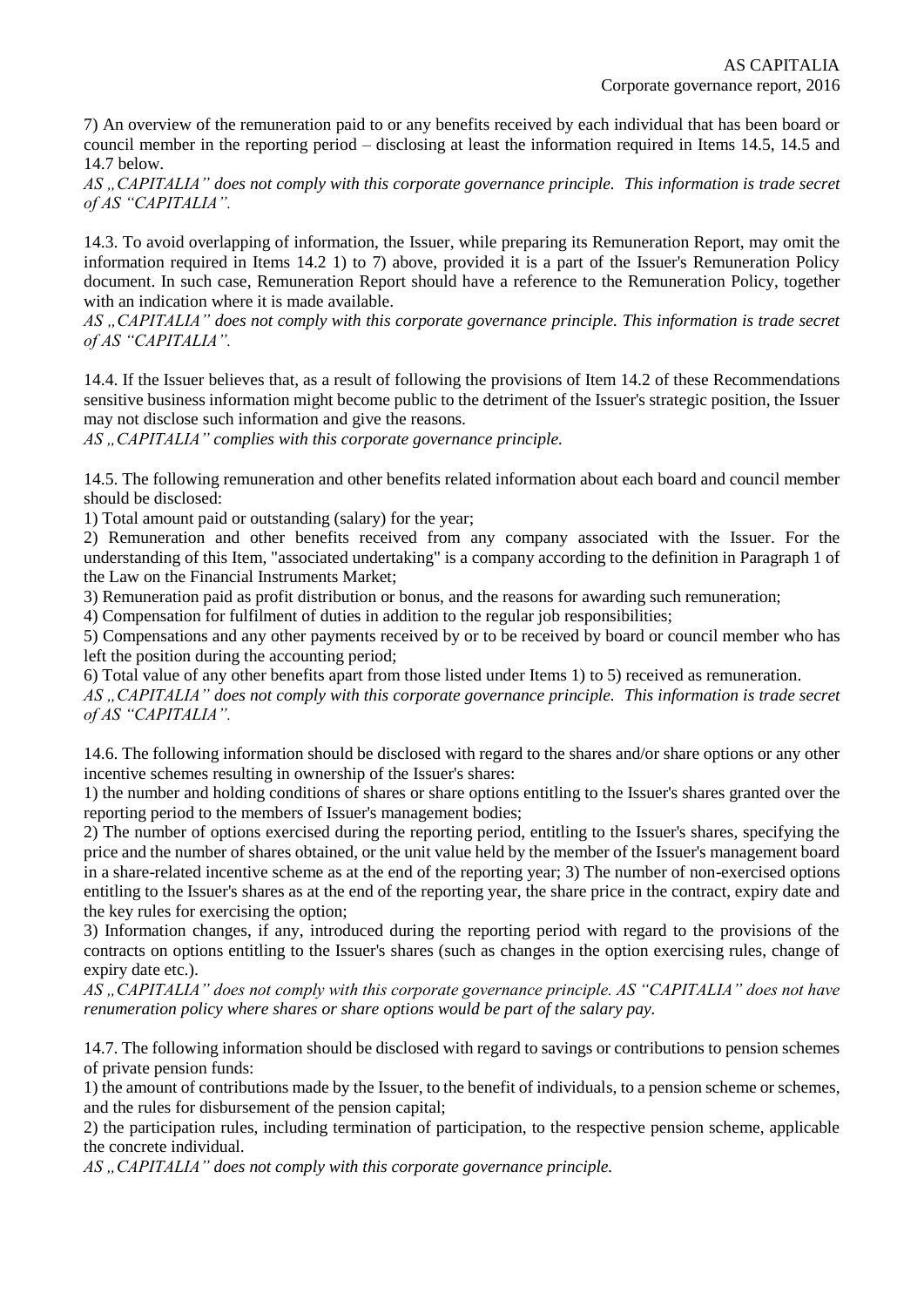14.8. Remuneration schemes involving awarding with the Issuer's shares, share options or any other tools resulting in ownership of the Issuer's shares shall be approved by the annual general meeting of shareholders. Shareholders' meeting, while resolving on approval of the remuneration scheme, need not resolve on its application to concrete individuals.

*AS "CAPITALIA" does not comply with this corporate governance principle. AS "CAPITALIA" does not have renumeration policy where shares or share options would be part of the salary pay.*